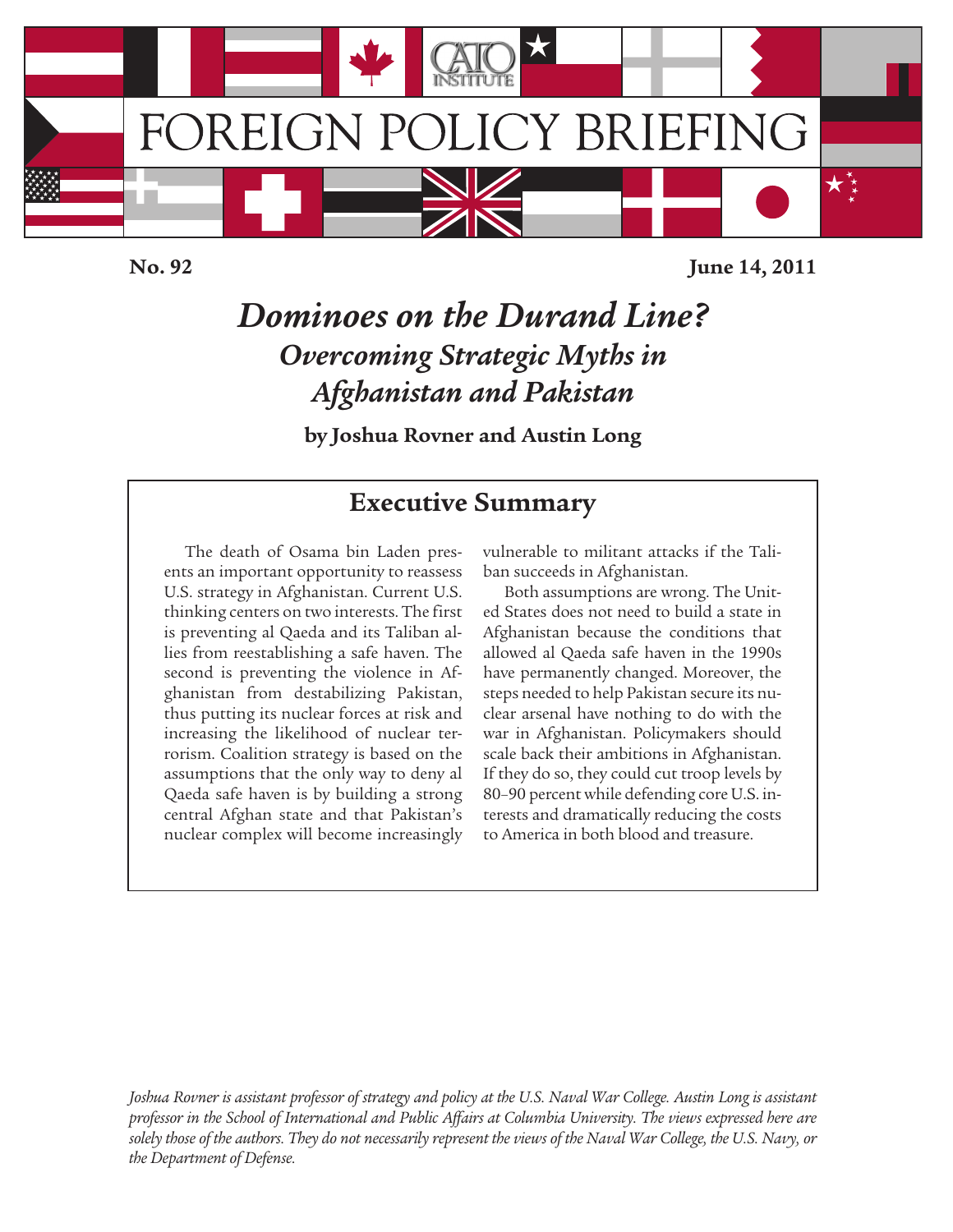**The necessary ingredients for successful state building time, money, and existing institutions—are in desperately short supply in Afghanistan.**

## **Introduction**

Since the beginning of Operation Enduring Freedom, policymakers have emphasized two basic national security interests at stake in Afghanistan. The first is preventing al Qaeda and its Taliban allies from reestablishing a safe haven. The second is preventing the violence in Afghanistan from destabilizing Pakistan, thus putting its nuclear forces at risk and increasing the likelihood of nuclear terrorism. Coalition strategy is based on the assumptions that the only way to deny al Qaeda safe haven is by building a strong central Afghan state and that Pakistan's nuclear complex will become increasingly vulnerable to militant attacks if the Taliban succeeds in Afghanistan.

Both assumptions are wrong. The United States does not need to build a state in Afghanistan because the conditions that allowed al Qaeda safe haven in the 1990s have permanently changed. Moreover, the steps needed to help Pakistan secure its nuclear arsenal have nothing to do with the war in Afghanistan. Nonetheless, we continue to operate on the bases of these mistaken beliefs, and the result is that American strategy has become incoherent.

#### **State Building Is Not Needed**

State building has been fundamental to U.S. efforts since at least 2004. The logic is simple: failure to build a viable state that can exert control over the whole of the country will provide terrorists and insurgents a sanctuary from which to plot attacks against the United States and its allies. State building is also critical, the argument goes, because the United States cannot leave Afghanistan if it believes the government will quickly crumble thereafter. Success in the long term, we are told, is only possible if Kabul becomes legitimate in the eyes of the people and builds enough strength to tackle the Taliban anywhere in the country.

This argument is doctrinaire for large swaths of the U.S. foreign policy establishment. Policymakers have clung to the seductive logic of state building as the antidote to terrorist safe-havens. President Bush, who was skeptical about state building before taking office, quickly changed gears in the aftermath of the 9/11 attacks. When asked about his previous doubts during the early days of the war in Afghanistan, Bush replied, "We've got to work for a stable Afghanistan so that her neighbors don't fear terrorist activity again coming out of that country."1 The president never wavered from this basic position, and his critics argued that he should have done more to help build capacity in Kabul.

The Obama administration has also operated according to the belief that state building and counterterrorism are inseparable. The administration's recent National Security Strategy is quite clear: "In Afghanistan, we must deny al-Qaida a safe haven, deny the Taliban the ability to overthrow the government, and strengthen the capacity of Afghanistan's security forces and government so that they can take lead responsibility for Afghanistan's future."<sup>2</sup> At the same time, the administration has pledged to start withdrawing forces in 2011. Thus its strategy takes for granted that state building is necessary and assumes that it can be done relatively quickly.

But state building is a long, difficult, bloody affair. Political leaders in pre-modern societies are essentially gangsters who establish local control by running small protection rackets, using petty extortion to buy arms and rent mercenaries. As they carve out larger chunks of territory, they come into conflict with rival warlords. Those conflicts escalate into violent confrontation and war, which require higher taxes and more efficient organization. In Europe, the victors in this centuries-long evolutionary process sat atop organizations that resembled modern nation-states.3 In Afghanistan, this process is still in its early days.

Trying to build someone else's state is even more difficult, and the United States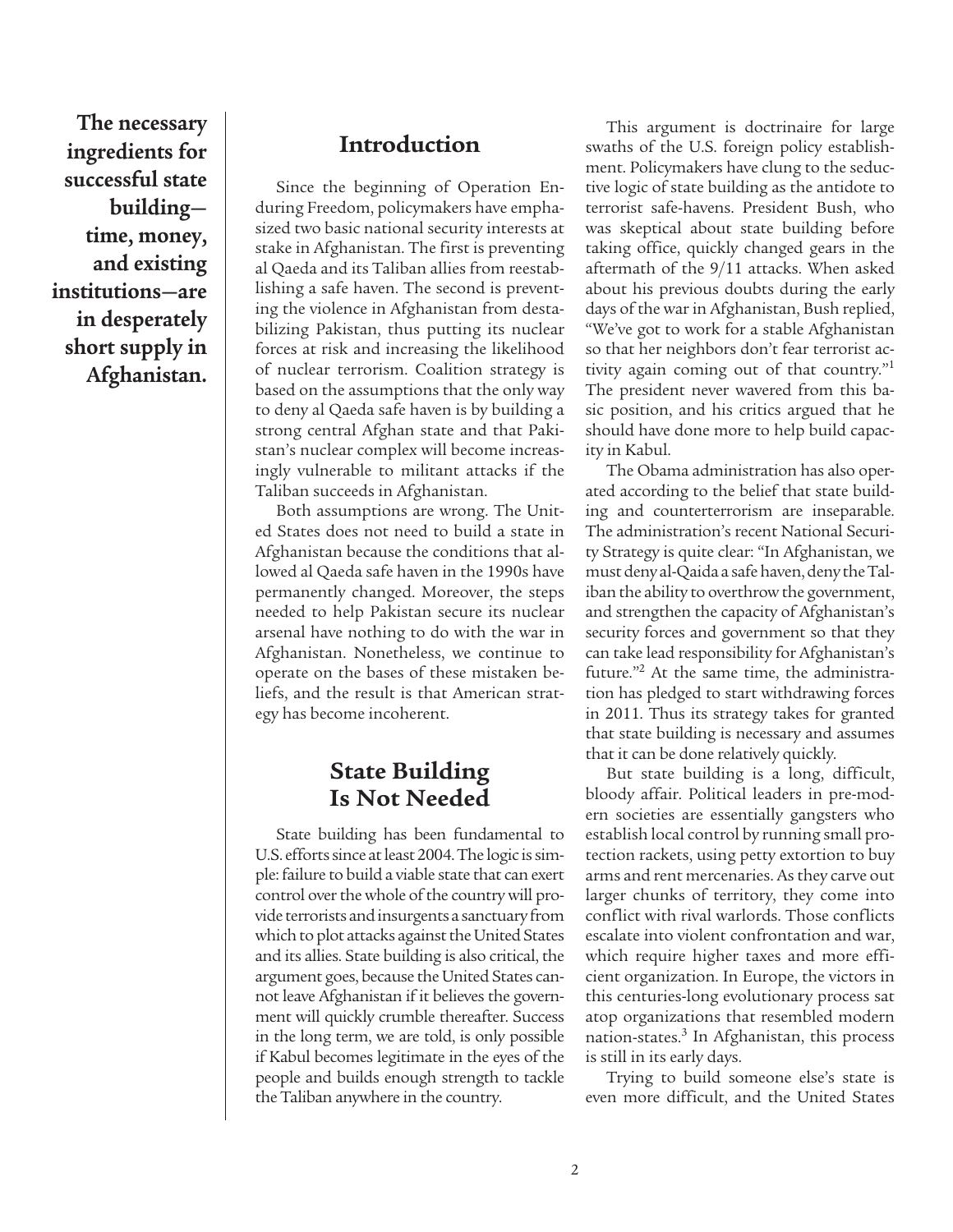has a decidedly mixed record in external state building. 4 Its most prominent success story, the decades-long postwar reconstruction of Germany and Japan, suggests that success requires a staggering investment of time and resources. Those successes also suggest that the process is most likely to work when new states are built upon existing social and political institutions. In both Germany and Japan, U.S. officials reluctantly set aside plans for recrimination against thousands of fascist bureaucrats, instead co-opting their support in building new democratic governments.<sup>5</sup>

Unfortunately, the necessary ingredients for successful state building—time, money, and existing institutions—are in desperately short supply in Afghanistan. Public and congressional opposition to the war is rising in the United States, and the Obama administration has already announced it will scale back the U.S. commitment beginning next year. In addition, Afghanistan's political and economic institutions are extremely weak. The fledgling government has had enormous difficulty expanding control outside of Kabul. The judiciary, which is notoriously inefficient, competes in many places with a shadow Taliban court system.6 Economic institutions remain fragile at best; witness the recent run on the Kabul Bank.<sup>7</sup> For all of these reasons, the U.S. desire to build a strong and legitimate government in Afghanistan is not practical.

The good news is that it is not necessary. The United States can achieve its most important objectives in Afghanistan without continuing its costly and quixotic statebuilding effort. As we describe in more detail below, U.S. forces can pursue al Qaeda and minimize the terrorist threat without establishing a government that can control most or all of the country's territory.

A state-building failure would not mean victory for al Qaeda or the Taliban. Even if the United States substantially reduces its ground forces in Afghanistan and the Kabul government remains weak and ineffectual, al Qaeda would not be able to recreate

anything like the safe haven it once enjoyed. The original circumstances that made sanctuary possible no longer exist today. In the 1990s there was little domestic support for aggressive U.S. counterterrorism operations abroad, and the Clinton administration debated at length whether to strike large al Qaeda training camps. Today there would be little debate; indeed, the Obama administration would surely welcome the opportunity to conduct strikes against well-defined terrorist strongholds without having to cross over into Pakistan. The Afghan Taliban, which by now is very familiar with U.S. air power, has much to lose by inviting al Qaeda back.<sup>8</sup> As the Afghanistan Study Group aptly concludes, senior al Qaeda leaders "will likely have to remain in hiding for the rest of their lives, which means Al Qaeda will have to rely on clandestine cells instead of large encampments."<sup>9</sup>

The U.S. military has recently demonstrated the vulnerability of al Qaeda in Afghanistan. In the Korengal Valley of eastern Afghanistan, an area where the United States has withdrawn conventional forces, al Qaeda attempted to reestablish a training camp in 2010. It was subsequently struck by U.S. aircraft, resulting in the deaths of dozens of al Qaeda affiliates, including two senior leaders.<sup>10</sup> Some observers interpret this as demonstrating that al Qaeda will find sanctuary where U.S. conventional forces are absent, yet it actually demonstrates that U.S. intelligence collection and ability to strike are substantial, even in areas without conventional forces on the ground.

Nor will Afghan militants be eager to provide refuge for the Pakistani Taliban.<sup>11</sup> The reason is that not all safe havens are created equal. The Afghan Taliban enjoy some measure of sanctuary in Pakistan because Afghan militants receive support from the Pakistani Inter-Services Intelligence Directorate (ISI). Even al Qaeda enjoys a certain amount of safety there due to the limits of Pakistani willingness to allow U.S. operations on Pakistani territory. To be sure, the operation to kill Osama bin Laden shows

**The United States can achieve its most important objectives in Afghanistan without continuing its costly and quixotic statebuilding effort.**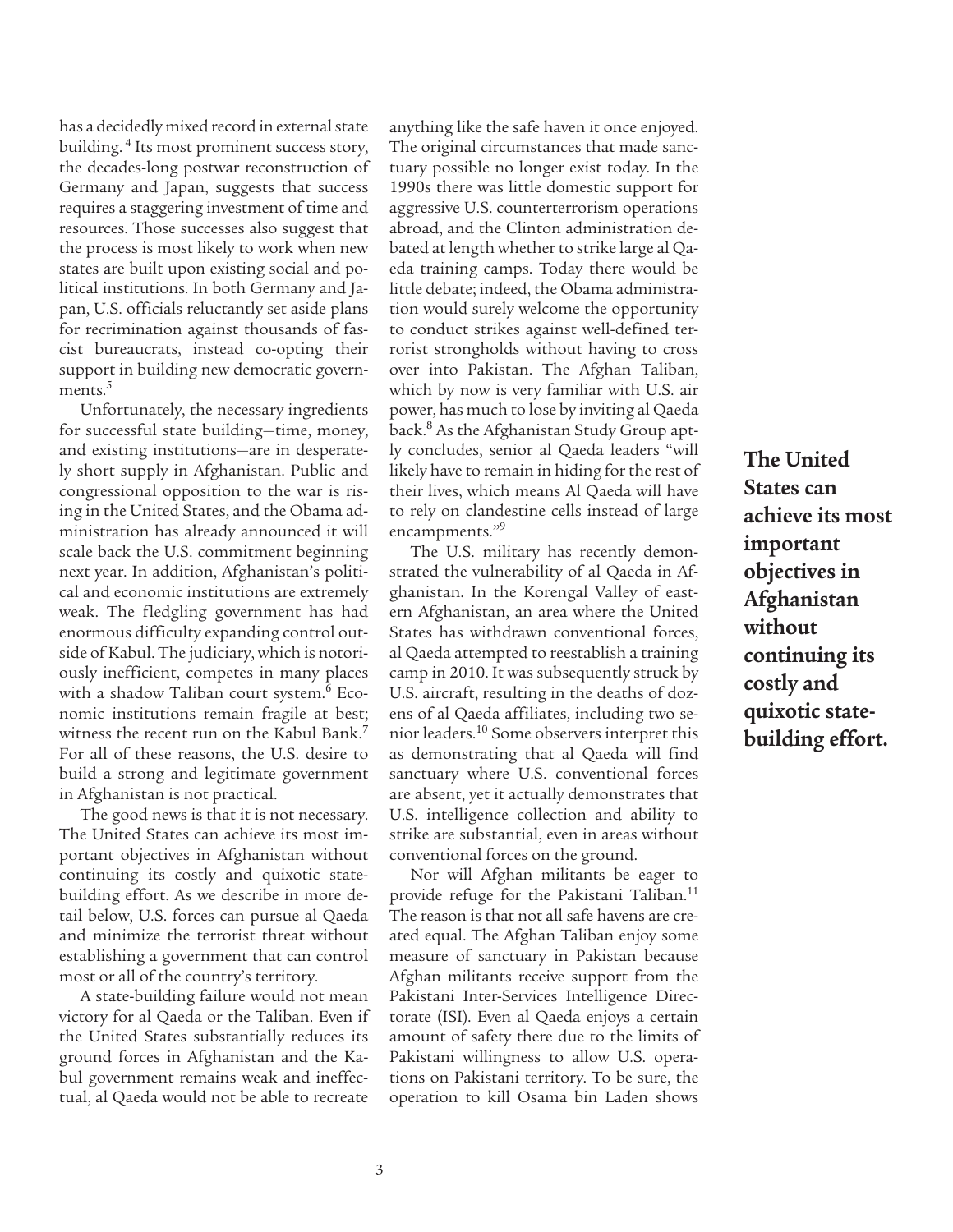that no sanctuary is absolute. But bin Laden was the highest of high-value targets, and the Obama administration acted only after months of painstaking intelligence work and policy deliberation. Moreover, al Qaeda operatives still residing in Pakistan may believe that they can wait out the United States before it leaves the region. Pakistani militants, on the other hand, are enemies of the Pakistani state, which is not going anywhere. If the Afghan Taliban succeeded in retaking part or all of Afghanistan, it would risk losing ISI support if it offered a substantial sanctuary to Pakistan's enemies. It is possible that some members of the Pakistani groups might find shelter there, but the Afghan militants would have a strong incentive to ensure that their numbers remained low enough to be plausibly deniable to the ISI.

And even if the Afghan militants are foolish enough to grant safe haven to substantial numbers of Pakistani militants, the protection they offer will be qualitatively different from the sanctuary currently enjoyed by Afghan militants in Pakistan. The sanctuary in Pakistan derives from the existence of a Pakistani state and, more importantly, a nuclear-armed Pakistani military.

Attacking Afghan militants on Pakistani soil without permission would be an act of war. Moreover, the United States receives Pakistan's help with intelligence collection along the border region and elsewhere. This means U.S. officials have large incentives to negotiate with the government before conducting operations in Pakistan. Because of the significant risks involved, the United States usually reserves unilateral actions for extraordinary cases. (Witness the lengthy debate that preceded the bin Laden mission and the visible nervousness of administration officials in photographs released by the White House shortly after it was over.) Drone strikes are only allowed in certain areas and ground force operations are apparently not allowed (or are so covert as to be invisible). $^{12}$ Paradoxically, Afghan militants have a fairly robust sanctuary from U.S. forces only because of the mixed interests of America's ally.

In contrast, who would stop the Pakistani military from acting in Afghanistan if its proxies harbored substantial numbers of Pakistani militants? If the United States withdrew from Afghanistan and the Kabul government collapsed, the answer is nobody. Pakistan could take covert or overt military action at will or could find new proxies. Indeed, the Taliban was created by ISI when its old proxies proved unable to secure Afghanistan.13 The fact that ISI created the Taliban provides yet another reason to believe that few if any of the Afghan proxies of the ISI would shelter large numbers of Pakistan's enemies. To do so would put them between the devil and the deep blue sea, with the Pakistani military playing the part of the sea and the Tajiks, Uzbeks, and Hazaras of Afghanistan (the old Northern Alliance) in the role of the devil. These latter groups fought the Taliban before September 11, 2001, reportedly with aid from Russia, Iran, and India.14 They would certainly fight on after a U.S. withdrawal in much the same way. Only ISI support enabled the Afghan Taliban to succeed in the 1990s; if Pakistan was actually fighting against them, they would be in serious trouble.

The upshot of this analysis is that state building is not necessary to succeed in Afghanistan. The decline of the central state will not lead to a domino effect in the region. Al Qaeda will not be able to recreate its old safe haven there even if the government collapses. Pakistani militants will not find reliable sanctuary either, regardless of what happens in Kabul. Rather than investing heavily in state building, the United States can achieve its interests by streamlining its counterterrorism campaign. It does not need to become mired in the bloody business of Afghanistan's political evolution.

## **Loose Talk about Loose Nukes**

American leaders also claim that losing the war in Afghanistan will destabilize

**If the Afghan Taliban succeeded in retaking part or all of Afghanistan, it would risk losing ISI support if it offered a substantial sanctuary to Pakistan's enemies.**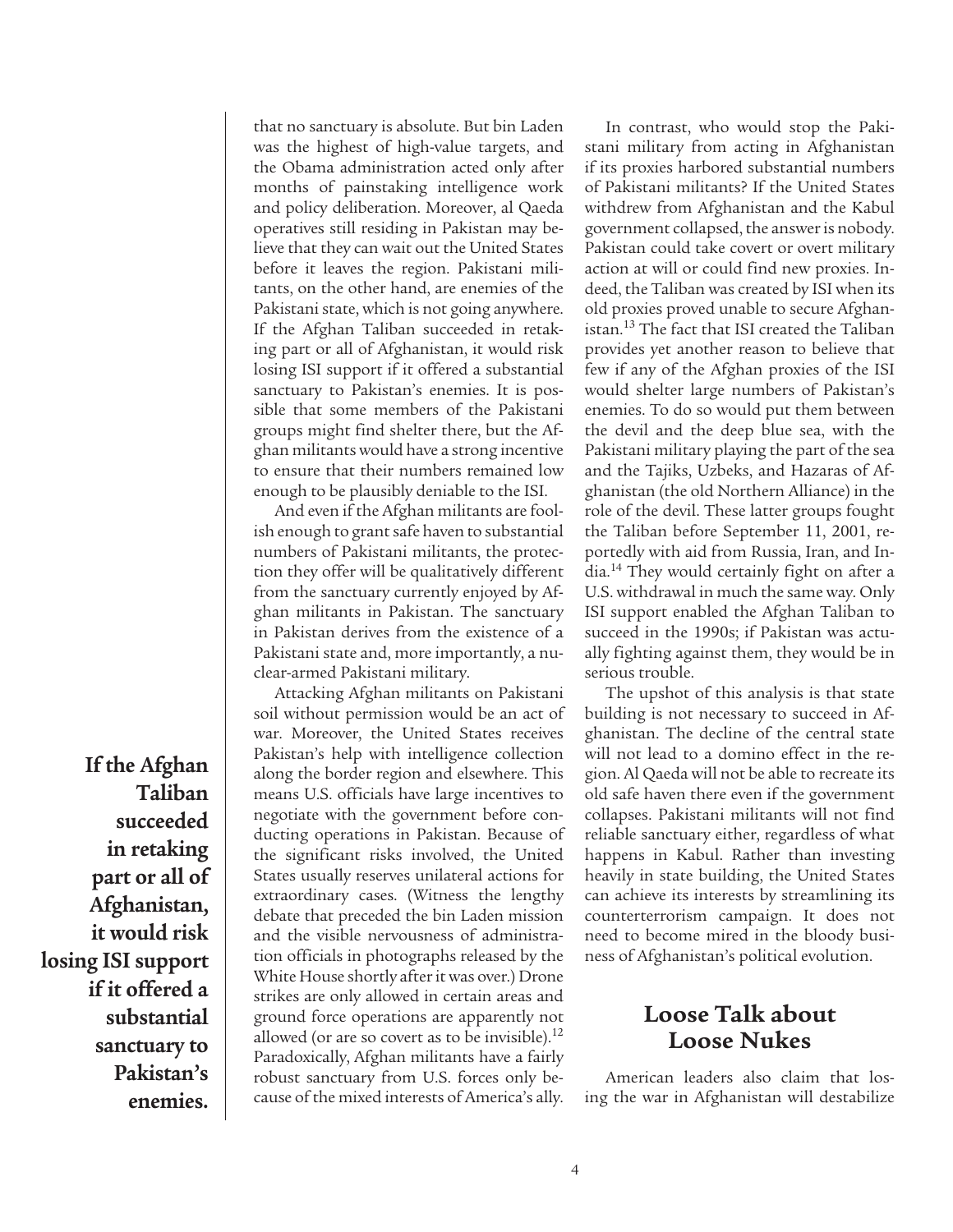Pakistan, thus putting its nuclear forces at risk. According to the Obama administration, "The ability of extremists in Pakistan to undermine Afghanistan is proven, while insurgency in Afghanistan feeds instability in Pakistan. The threat that al Qaeda poses to the United States and our allies in Pakistan—including the possibility of extremists obtaining fissile material—is all too real."15

Prominent conservatives agree. An open letter to the president, signed by, among others, Sarah Palin and Robert Kagan, concludes that the "abandonment of Afghanistan would further destabilize the region, and put neighboring Pakistan and its nuclear arsenal at risk. All our efforts to support Islamabad's fight against the Taliban in Pakistan's tribal regions will founder if we do not match those achievements on the other side of that country's porous northwestern border."<sup>16</sup>

Both of these pronouncements echo the conventional wisdom that the war is intrinsically linked to the prevention of nuclear terrorism. Casual arguments along these lines are now commonplace, and they are almost never challenged. In reality, success or failure against the Afghanistan Taliban will not affect the security of Pakistan's nuclear arsenal. The issues are unrelated.

The logic behind the administration's concern is that militants will have a better chance of acquiring nuclear weapons if they operate from a secure foothold. The stronger the Taliban become in Afghanistan, the more dangerous they will become to Pakistan. And because political instability in Afghanistan is likely to spill across the border, the government in Islamabad will be less capable of stopping them.<sup>17</sup>

This logic is wrong. For the reasons discussed above, fear of a safe haven in Afghanistan is wildly exaggerated. Afghan militants may find some protection from U.S. forces by hiding in Pakistan, but Pakistani militants will find no similar refuge in an Afghanistan dominated by Islamic militants. The argument about a spillover effect is based on some unspecified notion about the causes of political instability; it imagines that Pakistani institutions will become weaker through some kind of cross-border osmosis. This modern version of the domino theory ignores the fact that the root causes of Pakistani instability are found in Pakistan, not across the border.

Nonetheless, recent attacks against Pakistan's military and nuclear complex have led to fresh concerns about the security of its technology and fissile material. In addition to the bombing of a bus full of workers from the Kahuta Research Laboratories in 2008, militants also launched rockets at suspected nuclear facilities. In the aftermath of the attacks, one observer concluded that a nuclear-armed Taliban "may not be as far-fetched as it might first appear."18

Yet closer examination of these attacks shows that the complex itself, much less the weapons, was never in any great danger. Two suicide bombings led to fears that facility defenses were vulnerable, but in both cases the outer perimeter held. In at least one case, the rest of the sprawling facility was immediately locked down when the attack happened.19

Rather than attacking facilities directly, militants could conceivably try to intercept weapons or fissile material in transit.<sup>20</sup> So far, none of the Pakistani groups have shown anything close to the sophistication and resources needed to pull off such an audacious attack. In any case, a safe haven far away in Afghanistan would not help militants seeking to mass forces inside Pakistan to intercept nuclear weapons.

A more realistic danger is that officials, scientists, or technicians in the Pakistani nuclear infrastructure will help al Qaeda covertly acquire nuclear material and technology. Among proliferation analysts, insider-outsider collusion is the scenario that appears to cause the most concern. The fact that A.Q. Khan, the father of the Pakistani nuclear program, was able to operate a semi-private proliferation network raises concerns that Pakistan still might be unable to control prominent officials within its own nuclear establishment. Moreover, clever officials may discover new ways of forg**Afghan militants may find some protection from U.S. forces by hiding in Pakistan, but Pakistani militants will find no similar refuge in an Afghanistan dominated by Islamic militants.**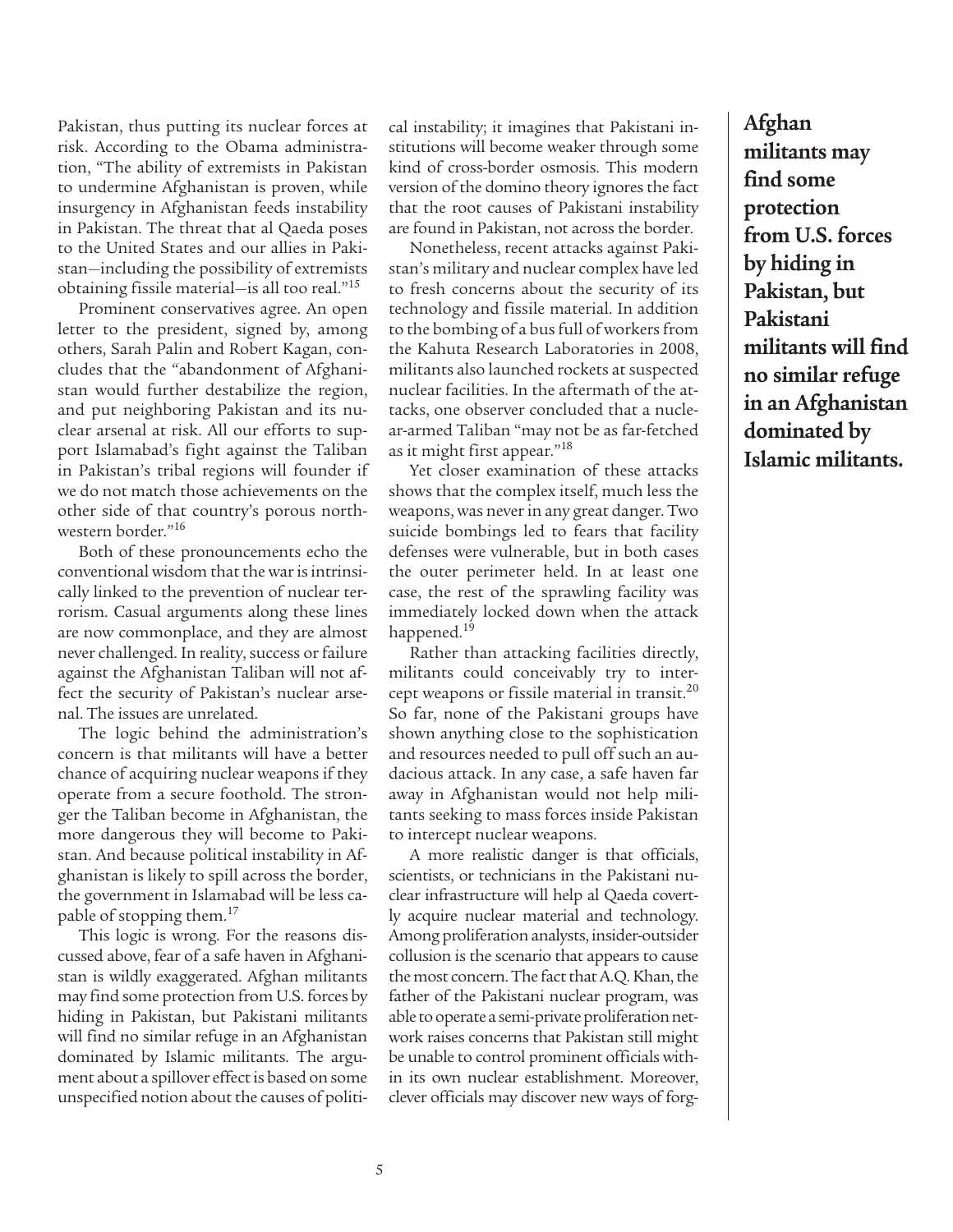**Put simply, the United States does not need to fight in Afghanistan in order to keep nuclear weapons away from terrorists.** 

ing links with nonstate actors. In the 1990s, for example, senior Pakistani nuclear scientists founded the Umma-Tameer-e-Nau (UTN), a nongovernmental organization that provided cover for contacts between nuclear specialists and al Qaeda leaders.<sup>21</sup>

Other factors increase the risk of insideroutsider collusion. Rising anti-American sentiment within Pakistan might cause insiders to become radicals. Ominous trends in Pakistani public opinion could make it more difficult for the Pakistani government to reliably screen new hires. Analysts have speculated about creeping "Islamization" in the officer corps, which would also make it more likely that militant sympathizers could find their way into positions of authority in the nuclear establishment.<sup>22</sup> In addition, the rapid expansion of the Pakistani nuclear program during a period of intense international scrutiny means that it will probably have to keep one hand in the gray market in order to ensure continued operations as new projects come on line. (We say "gray market" because Khan's activities were only partially concealed, and because many of his suppliers acted legally under the relaxed export control regime of the 1970s and 1980s.)<sup>23</sup>

Despite the unraveling of the A. Q. Khan network, Pakistan's nuclear import strategy still encourages private businessmen to facilitate deals for dual-use material and parts for its nuclear program. $24$  The continuing demand for nuclear technology offers possible opportunities for insider profiteering. Collusion will become more likely if the Pakistani Taliban or al Qaeda learn to navigate both sides of the gray market, combining ideological appeals with large amounts of money.

Pakistan has taken a number of steps over the last decade to mitigate the danger of insider-outsider collusion. These steps have included reorganization, personnel policy reforms, and technological innovations.<sup>25</sup> Despite these reforms, however, Western observers remain concerned. Pakistan's long history of turning a blind eye to nuclear entrepreneurs, as well as its reluctance to punish

A.Q. Khan, cast doubt on its ability and willingness to quickly resolve the issue. Reports of continuing links between the ISI and militant groups raise the specter of collaboration with terrorists and religious extremists. The opacity surrounding Pakistan's nuclear program—most of its facilities are not subject to international monitoring—makes it difficult to assess the overall level of security.

And even if Pakistan can demonstrate improvements to its peacetime security procedures, the rapid relocation of assets during a crisis might create opportunities for conspirators. Some reports indicate that control over nuclear decisions will be delegated to field commanders during crises, meaning that institutional regulations would be less important than personal loyalty in ensuring nuclear security. Although coordinated attacks against nuclear facilities and convoys would still be difficult under these conditions, insider knowledge would make success far more likely. And as one veteran intelligence official recently concluded, "Pakistani authorities have a dismal track record in thwarting insider threats."26

At this point it is worth reiterating that none of these problems has anything to do with the war in Afghanistan. Put simply, the United States does not need to fight in Afghanistan in order to keep nuclear weapons away from terrorists. There are better ways to reduce the risk of nuclear theft at relatively low cost. Increased technical assistance, along with quiet efforts to shore up Pakistan's recent organizational and personnel reforms, will go far to mitigate the danger of insider-outsider collusion. Diplomatic efforts on the subcontinent will also reduce the risk of crises, buying time for Pakistan to implement security reforms and prepare for contingencies. But given the undercurrent of anti-American sentiment in Pakistan which is fueled by the large U.S. military presence in the region, the United States must be careful to assist without provoking a hostile response. Overly intrusive measures and misguided rhetoric are likely to be counterproductive.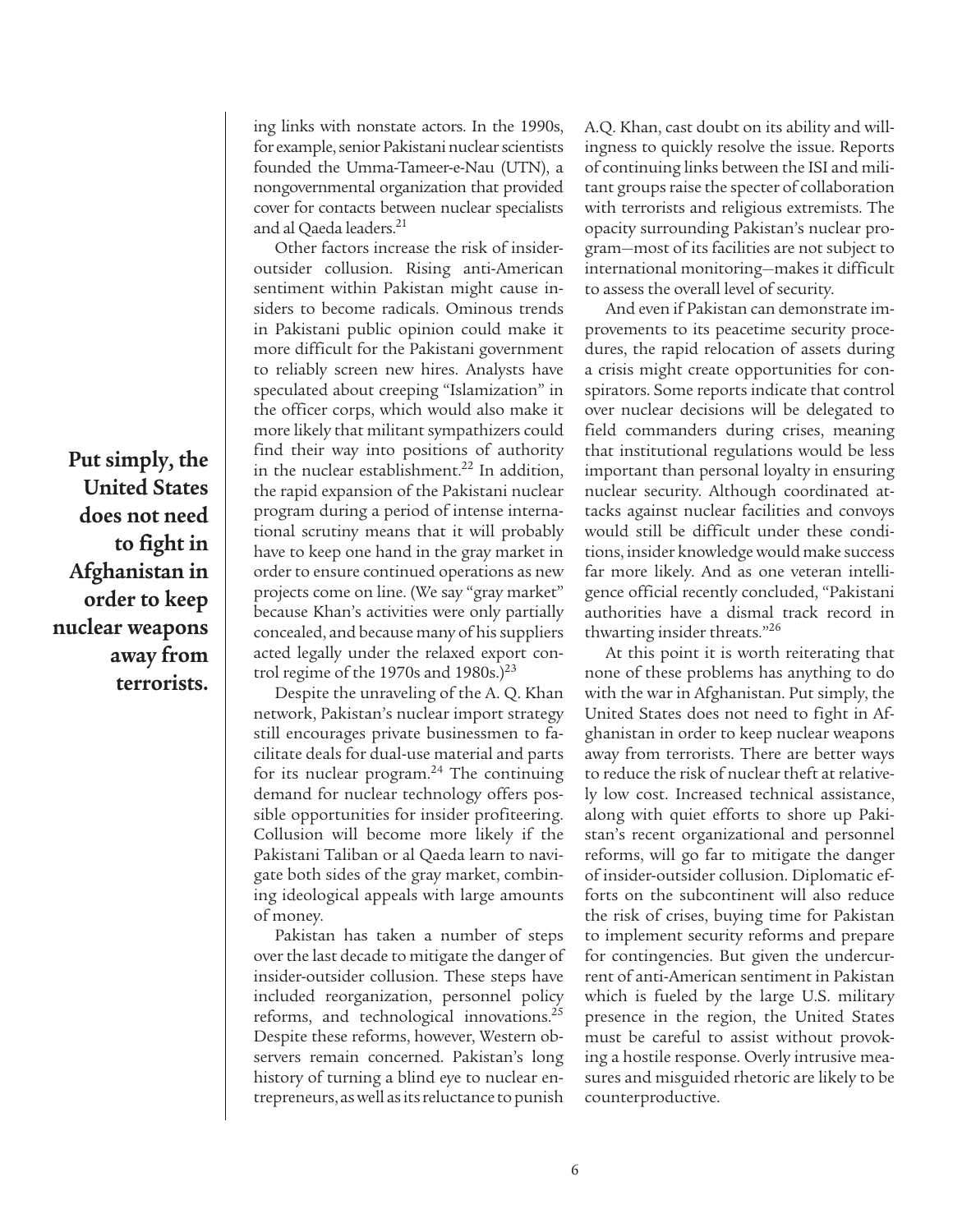Above all, the United States must be patient. U.S. leaders typically fear the emergence of new nuclear powers because they are untested and possibly unreliable custodians of those weapons. They also worry that proliferation begets proliferation: one country's nuclear breakthrough will lead to local arms racing and a period of severe regional instability. Happily, the worst of these fears have never been realized, in part because of methodical diplomatic efforts to alleviate the concerns of emerging nuclear powers and their neighbors. U.S. efforts to facilitate better relations between India and Pakistan might be the most important element in securing Pakistan's arsenal. Routine diplomacy will buy time for Pakistan to implement and improve its security procedures by reducing the frequency of crises. A more low key and patient approach will also cut against the conspiracy theories that underpin extremist rhetoric, making insider-outsider collusion more unlikely.

The problem is that none of this will be done quickly, and the United States is under terrific pressure to change its strategic approach in the region. Of the challenges in U.S. strategy in South Asia, remaining patient might prove the hardest task of all.

#### **Less Is More**

The current U.S. strategy, a counterinsurgency and state-building hybrid, is based on weak assumptions. It is also costly in terms of blood and treasure. Between December 2009 and April 2011, 639 U.S. personnel were killed in Afghanistan. $2^7$  Some will argue that this is a remarkably low number of fatal casualties, particularly when compared to other U.S. conflicts such as Vietnam. While true in a sense, this cost is still not trivial. Moreover, the combination of U.S. technologies from medical advances to precision firepower that enables this lower level of fatalities is incredibly expensive. Estimates indicate that each U.S. service member in Afghanistan costs between \$500,000 and \$1,200,000 annually.28 With just under 100,000 troops in Afghanistan the bill will range between \$50 billion and over \$100 billion per year.<sup>29</sup> The United States is pursuing a costly strategy in Afghanistan that is unnecessary for securing vital U.S. interests in that country.

No matter how many troops the United States dispatches to Afghanistan, at least half of the problem remains across the border in Pakistan and is largely off limits. It is there, in Pakistan's tribal areas, that al Qaeda senior leadership has found sanctuary. Yet despite the limitations on sending troops to Pakistan, the United States has been able to disrupt al Qaeda with covert intelligence collection and drone strikes while seeking to bolster Pakistani security forces.

While U.S. strategy in Pakistan is not perfect, it is astronomically less expensive than the U.S. strategy in Afghanistan. If a similar strategy in Afghanistan, which we term the counterterrorism option, could prevent al Qaeda from enjoying safe haven, then it would be both cheaper and, as a result, more sustainable. The latter is becoming particularly important as the U.S. public becomes increasingly disillusioned with large-scale counterinsurgency in Afghanistan. A poll in July 2010 found that 76 percent of respondents thought the United States should begin to withdraw from Afghanistan in the summer of 2011 or sooner.<sup>30</sup> A March 2011 poll indicated that 73 percent of Americans thought that the United States should "withdraw a substantial number of U.S. combat forces from Afghanistan this summer" (although only 39 percent expected that Washington would do so).<sup>31</sup>

The counterterrorism option would require an ongoing U.S. presence in Afghanistan but at a much lower level than at present. U.S. conventional forces would begin to draw down in the summer of 2011 as per the president's announced timeline. By the end of 2012 the vast bulk of U.S. forces would be withdrawn. Special operations forces would remain in substantial numbers, with one set of special operators focused on targeting al Qaeda members seeking to return to Af**A March 2011 poll indicated that 73 percent of Americans thought that the United States should "withdraw a substantial number of U.S. combat forces from Afghanistan this summer."**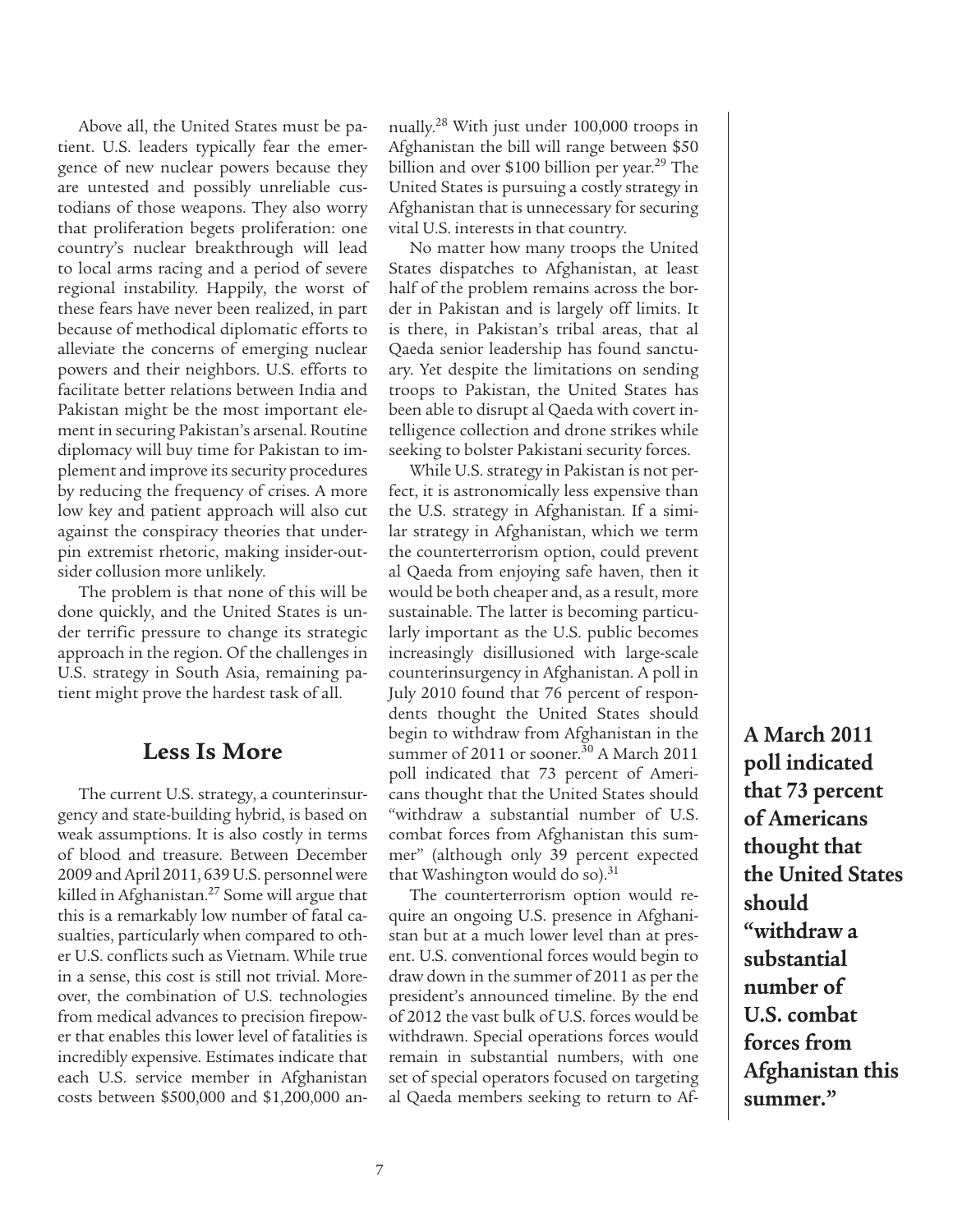**The total number of U.S. military personnel this counterterrorism option would require would be roughly 10,000–15,000.** 

ghanistan. These operators would be based at airfields in the south and east of the country. They would be supported by a modest conventional force equivalent to a few battalions, principally for quick reaction. Another set of special operators, principally but not exclusively U.S. Army Special Forces, would continue to support local allies in the south, while U.S. advisers would continue to work with Afghan security forces. U.S. airpower would continue to provide transport and fire support to both U.S. and Afghan units.<sup>32</sup>

The total number of U.S. military personnel this counterterrorism option would require would be roughly 10,000–15,000. This would be supplemented by additional intelligence community personnel and contractors. While not cheap, this would be substantially less expensive in blood and treasure. On the latter, the price would likely be somewhere between \$5 billion and \$18 billion annually. As demonstrated by the previously noted strike in the Korengal Valley, this force would be at least as capable of collecting actionable intelligence as U.S. assets in Pakistan, Yemen, and Somalia, and thus able to conduct effective operations against al Qaeda.

Such a posture would be required both to conduct counterterrorism operations, the principal focus, but also to continue to support the government of Afghanistan and other local allies of the United States. Afghanistan is thus substantially different from both Yemen and Somalia and will require more resources than either. Unlike Yemen, where despite tribal revolt and political upheaval the government does not face a massive insurgency, Afghanistan will require a substantial number of U.S. assets. Unlike Somalia, the United States can neither conduct missions from friendly neighboring countries nor rely heavily on projecting power from offshore, as Afghanistan is landlocked with two of its major neighbors, Iran and Pakistan, having contentious relations with the United States.

To be clear: this posture would enable the Taliban to expand the areas it controls in Afghanistan. Yet even this expansion would be limited, as the Taliban lacks a major natural constituency outside of Pashtun regions. Indeed, many Hazaras, Uzbeks and Tajiks are more anti-Taliban than the United States. With continued support from the United States the central government would be able to retain control of at least half the country, including major cities such as Kabul and Kandahar City. This support should include financial rewards, which would reduce the incentive of local elites and central government figures to "bandwagon" with the Taliban.

This streamlined military approach to attacking al Qaeda, along with adroit and patient diplomacy with Pakistan to help it secure its nuclear complex, provides a practical, cost-effective strategy for achieving core U.S. interests on both sides of the Durand Line. Unlike the present strategy, it does not require open-ended and costly commitments to state building and counterinsurgency. It only requires limiting U.S. goals and setting aside ambitious hopes of using the American military to sow liberal ideals in South and Central Asia. In the long run, however, a less ambitious strategy offers the best chance of sustaining pressure on al Qaeda without wasting scarce resources or overtaxing expectations.

#### **Notes**

The authors thank Joshua Foust, Tim Hoyt, Vipin Narang, and Andrew Winner for their comments on an earlier draft.

1. The President's News Conference, October 11, 2001. Cited in John T. Woolley and Gerhard Peters, "The American Presidency Project," Santa Barbara, CA, http://www.presidency.ucsb. edu/ws/?pid=73426.

2. The White House, "National Security Strategy," May 2010, p. 20, http://www.whitehouse. gov/sites/default/files/rss\_viewer/national\_se curity\_strategy.pdf.

3. Charles Tilly, "War Making and State Making as Organized Crime," in *Bringing the State Back In*, ed. Peter Evans (Cambridge, UK: Cambridge University Press, 1985), pp. 169–87.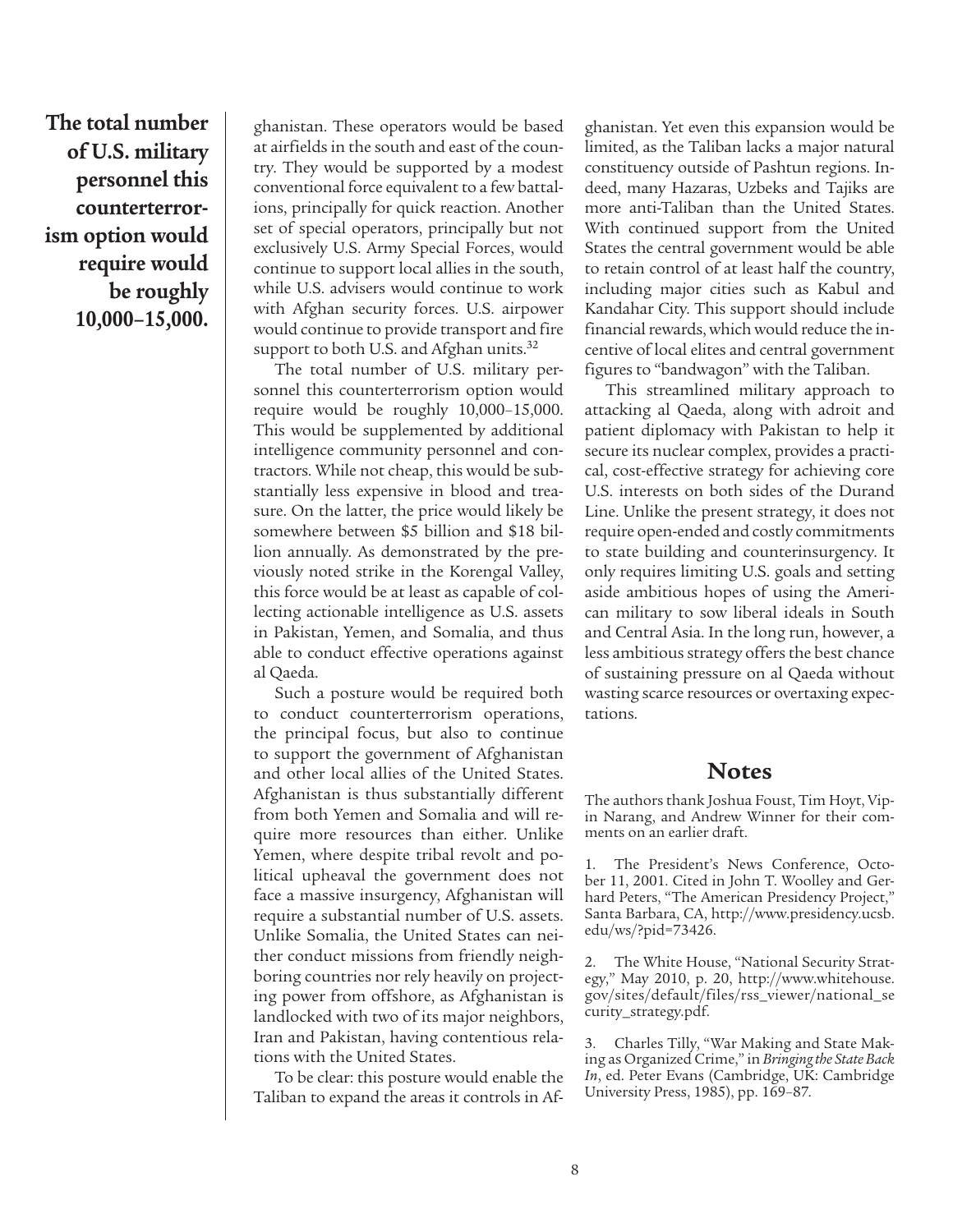4. For criticism of contemporary external statebuilding efforts, see Justin Logan and Christopher Preble, "Fixing Failed States: A Dissenting View," in *Handbook on the Political Economy of War*, ed. Christopher J. Coyne and Rachel L. Mathers (Cheltenham, UK: Edward Elgar, 2011), pp. 379– 96.

5. Jason Brownlee, "Can America Nation-Build?" *World Politics* 59, no. 22 (January 2007): 314–40.

6. Todd Pitman, "U.S. Forces Advance in Taliban Green Belt Stronghold," Associated Press, September 15, 2010.

7. Dexter Filkins, "Depositors Panic Over Bank Crisis in Afghanistan," *New York Times*, September 2, 2010.

8. The Afghan Taliban, while an imprecise term, here means the reconstituted former Taliban regime led by Mullah Omar, now known as the Quetta (or Karachi) Shura Taliban, the Haqqani Network, and to a lesser extent the Hizb-I-Islami Gulbuddin (Islamic Party of Gulbuddin Hekmatyar).

9. Afghanistan Study Group, "A New Way Forward: Rethinking U.S. Strategy in Afghanistan," p. 5; http://www.afghanistanstudygroup.org/New WayForward\_report.pdf.

10. Matthew Rosenberg and Julian Barnes, "Al Qaeda Makes Afghan Comeback," *Wall Street Journal*, April 6, 2011.

11. Pakistani Taliban, like Afghan Taliban, is an imprecise term but here means the Tehrik-i-Taliban Pakistan led by Hakimullah Mehsud and its affiliates, most notably the Tehrik-e-Nafaz-e-Shariat-e-Mohammadi.

12. Eric Schmitt and Mark Mazetti, "In a First, U.S. Provides Pakistan with Drone Data," *New York Times*, May 13, 2009; "Gilani Denies Report about Balochistan Drone Attacks," *Dawn* (Pakistan), September 29, 2009; and Tim Reid, "Former CIA Agent's Hunt for Bin Laden in Pakistani Badlands," *Times* (UK), September 9, 2009.

13. Ahmed Rashid, *Taliban: Militant Islam, Oil and Fundamentalism in Central Asia* (New Haven, CT: Yale University Press, 2001).

14. Robyn Lim, "Russia Is Back in Kabul and in the 'Great Game,'" *New York Times*, November 29, 2001.

15. White House Interagency Policy Group, "White Paper on U.S. Policy toward Afghanistan and Pakistan," March 27, 2009; http://www. whitehouse.gov/assets/documents/afghanistan \_pakistan\_white\_paper\_final.pdf.

16. Foreign Policy Initiative, "Open Letter to the President," September 7, 2009; http://www. foreignpolicyi.org/node/11817.

17. Stephen Biddle, "Is It Worth It? The Difficult Case for War in Afghanistan," *The American Interest* online (July–August 2009), http://www.theamerican-interest.com/article.cfm?piece=617.

18. Lawrence Sellin, "Outside View: A Nuclear-Armed Taliban?" United Press International, September 9, 2009.

19. See Salman Masood, "Attack in Pakistani Garrison City Raises Anxiety About Safety of Nuclear Labs and Staff," *New York Times*, July 4, 2009; "Deadliest Attack on a Military Installation, at Least 70 killed," *Daily Times* (Pakistan), August 22, 2008; and Vipin Narang, "Pakistan's Nukes are Safe. Maybe," *Foreign Policy* online, August 28, 2009, http://afpak.foreignpolicy.com/ posts/2009/08/13/pakistans\_nukes\_are\_safe\_ maybe\_0.

20. Isambard Wilkinson, "US Concerned Taliban Will Snatch Pakistan's Nuclear Weapons," *Telegraph* (UK), May 4, 2009.

21. David Albright and Holly Higgins, "A Bomb for the Ummah," *Bulletin of the Atomic Scientist*  59, no. 2, (March/April 2003): 49–55; and Rolf Mowatt-Larssen, "Al Qaeda's Pursuit of Weapons of Mass Destruction," *Foreign Policy* online, January 25, 2010, http://www.foreignpolicy.com/ articles/2010/01/25/al\_qaedas\_pursuit\_of\_weap ons\_of\_mass\_destruction?page=full.

22. Sumit Ganguly, "Pakistan's Never-Ending Story," *Foreign Affairs* 79, no. 2 (March/April 2000): 6. On the history of Islamization in Pakistan, see Hassan Abbas, *Pakistan's Drift into Extremism: Allah, the Army, and America's War on Terror* (Armonk, NY: ME Sharpe, 2005).

23. On Khan's activities, see Gordon Corera, *Shopping for Bombs: Nuclear Proliferation, Global Insecurity, and the Rise and Fall of the A. Q. Khan Network* (Oxford and New York: Oxford Unviersity Press, 2006).

24. International Institute for Strategic Studies, *Nuclear Black Markets: Pakistan, A.Q. Khan and the Rise of Proliferation Networks* (London: International Institute for Strategic Studies, 2007), pp. 30–31. On the security risks associated with the growth of the civilian nuclear program, see Chaim Braun, "Security Issues Related to Pakistan's Future Nuclear Program," in *Pakistan's Nuclear Future: Worries Beyond War*, ed. Henry D. Sokolski (Carlisle, PA: Strategic Studies Institute, 2008).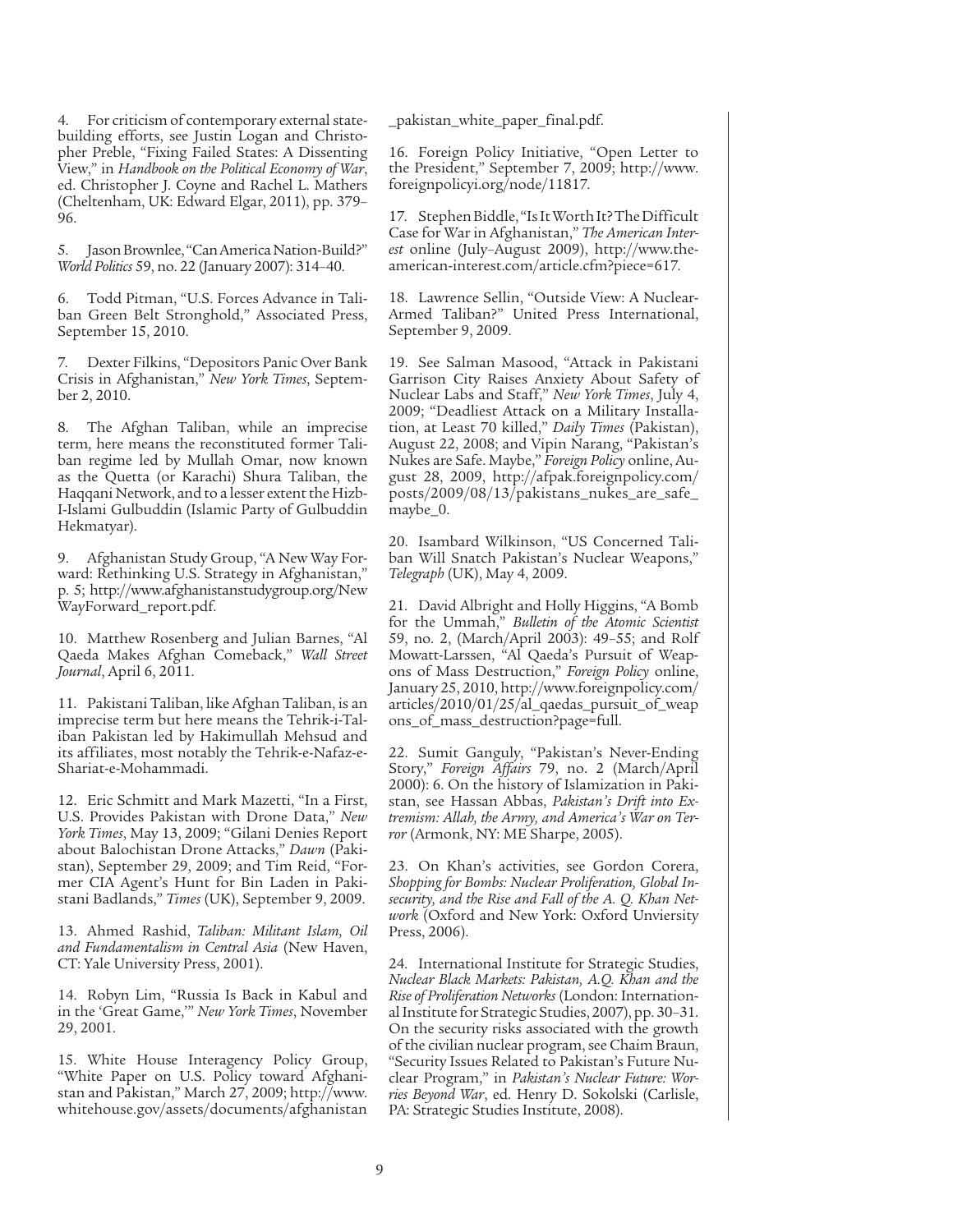25. International Institute for Strategic Studies, pp. 109–15. On command and control arrangements, see Zafar Iqbal Cheema, "The Domestic Governance of Nuclear Weapons: The Case of Pakistan," *Case Study Report*, Geneva Centre for the Democratic Control of Armed Forces (February 2008).

26. Rolf Mowatt-Larssen, "Nuclear Security in Pakistan: Reducing the Risks of Nuclear Terrorism," *Arms Control Today* (July–August 2009).

27. Taken from http://icasualties.org/oef/.

28. See Christi Parsons and Julian Barnes, "Pricing an Afghan Troop Buildup Is No Simple Calculation," *Los Angeles Times*, November 23, 2009; and Todd Harrison, *Analysis of the FY 2011 Defense Budget* (Washington: Center for Strategic and Budgetary Assessments, 2010), p. 8.

29. For 2011 troop numbers, see Adam Entous and Julian Barnes, "U.S. Boosts Afghan Surge," *Wall Street Journal*, January 4, 2011.

30. Poll results can be found at http://www. washingtonpost.com/wp-srv/politics/polls/ postpoll\_07132010.html.

31. Poll results can be found at http://www. washingtonpost.com/wp-srv/politics/polls/ postpoll\_03142011.html.

32. For a much more detailed treatment of this counterterrorism force posture, see Austin Long, "Small is Beautiful: The Counterterrorism Option in Afghanistan," *Orbis* 54, no.2 (Spring 2010): 199–214.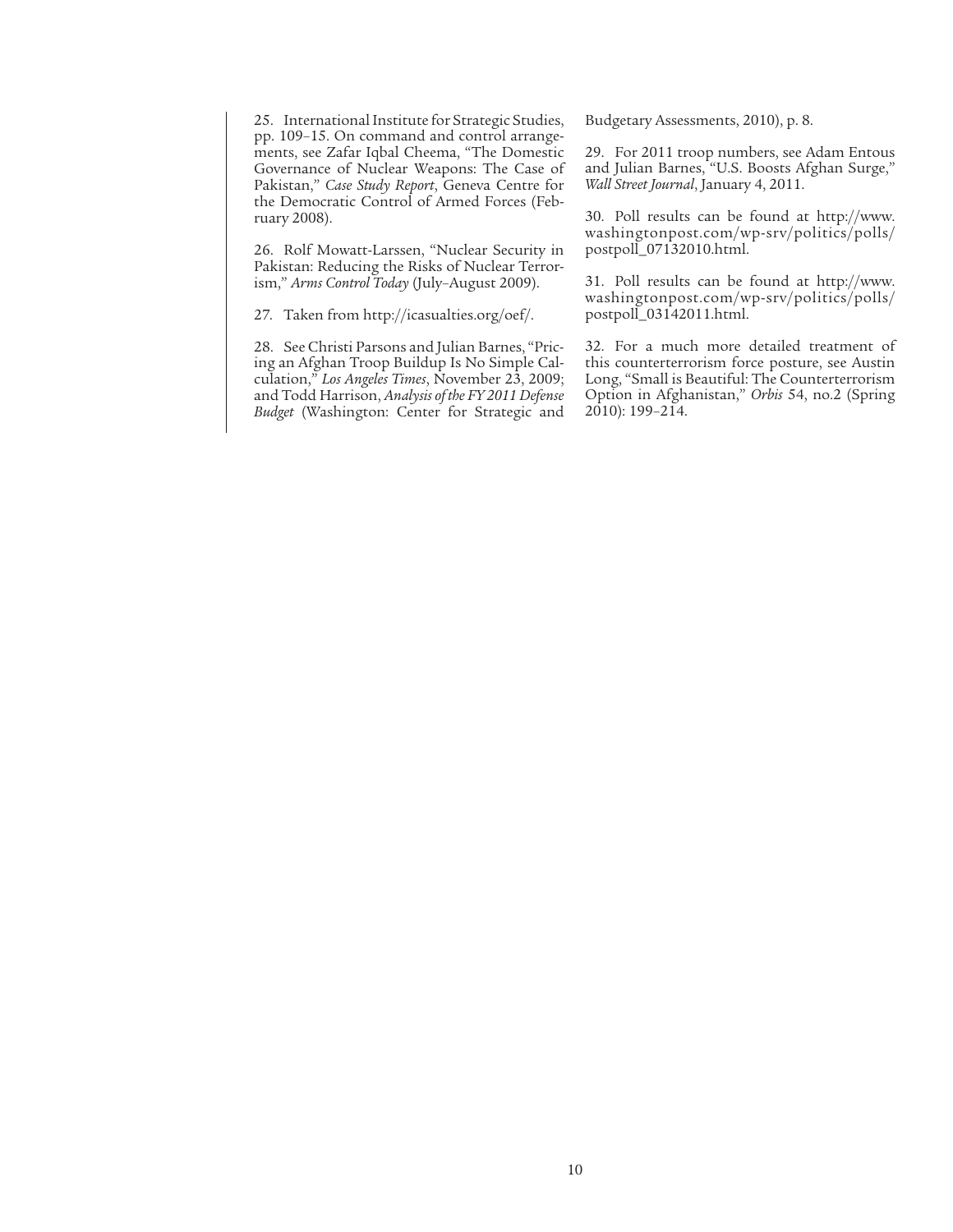#### **RECENT STUDIES IN THE FOREIGN POLICY BRIEFING PAPER SERIES**

- 91. **Beyond Symbolism? The U.S. Nuclear Disarmament Agenda and Its Implications for Chinese and Indian Nuclear Policy** by Lavina Lee (February 8, 2011)
- 90. **The U.S.-South Korea Alliance: Outdated, Unnecessary, and Dangerous** by Doug Bandow (July 14, 2010)
- 89. **Rethinking Darfur** by Marc Gustafson (June 1, 2010)
- 88. **Foreign Aid and the Weakening of Democratic Accountability in Uganda** by Andrew Mwenda (July 12, 2006)
- 87. **Mexico Is Becoming the Next Colombia** by Ted Galen Carpenter (November 15, 2005)
- 86. **Time to Stop Fooling Ourselves about Foreign Aid: A Practitioner's View** by Thomas Dichter (September 12, 2005)
- 85. **Underdevelopment in Sub-Saharan Africa: The Role of the Private Sector and Political Elites** by Moeletsi Mbeki (April 15, 2005)
- 84. **How the Drug War in Afghanistan Undermines America's War on Terror** by Ted Galen Carpenter (November 10, 2004)
- 83. **The Dominican Republic: Resolving the Banking Crisis and Restoring Growth** by Steve H. Hanke (July 20, 2004)
- 82. **President Bush's Muddled Policy on Taiwan** by Ted Galen Carpenter (March 15, 2004)
- 81. **At a Crossroads in Afghanistan: Should the United States Be Engaged in Nation Building?** by Subodh Atal (September 24, 2003)
- 80. **Monetary Options for Postwar Iraq** by Steve H. Hanke and Matt Sekerke (September 22, 2003)
- 79. **The New Approach to Foreign Aid: Is the Enthusiasm Warranted?** by Ian Vásquez (September 17, 2003)
- 78. **Reauthorize or Retire the Overseas Private Investment Corporation?** by Ian Vásquez and John Welborn (September 15, 2003)
- 77. **Missile Defense: Defending America or Building Empire?** by Charles V. Peña (May 28, 2003)